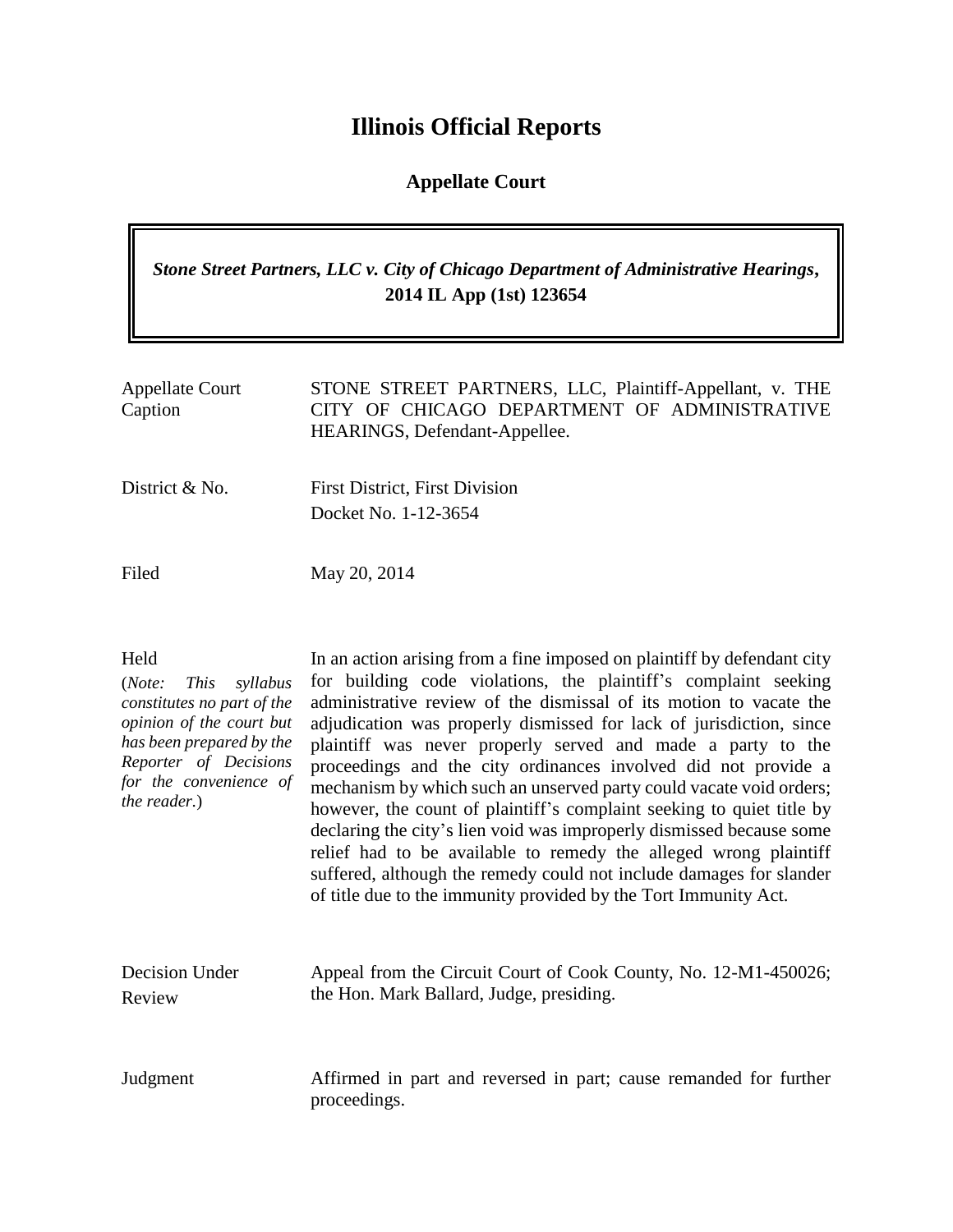| Counsel on<br>Appeal | Richard F. Linden, of Law Offices of Richard F. Linden, of Chicago,<br>for appellant.                                                                                                                              |
|----------------------|--------------------------------------------------------------------------------------------------------------------------------------------------------------------------------------------------------------------|
|                      | Stephen R. Patton, Corporation Counsel, of Chicago (Benna Ruth)<br>Solomon, Myriam Zreczny Kasper, and Jonathon D. Byrer, Assistant<br>Corporation Counsel, of counsel), for appellee.                             |
| Panel                | JUSTICE DELORT delivered the judgment of the court, with opinion.<br>Justice Hoffman concurred in the judgment and opinion.<br>Presiding Justice Connors concurred in part and dissented in part, with<br>opinion. |

#### **OPINION**

¶ 1 This case involves a relatively small amount of money, but it provides an opportunity to explore deficiencies in the manner in which the City of Chicago (City) handles in-house adjudication of ordinance violations. Nearly 14 years ago, a City administrative hearing officer fined plaintiff Stone Street Partners, LLC (Stone Street), for building code violations. Stone Street never paid the fine and the City eventually recorded a lien against the subject property. Stone Street did not, however, challenge the fine until over 11 years after the City imposed it, allegedly because it had never been notified of the proceedings in the first place. After an unsuccessful attempt to vacate the fine at the administrative level, Stone Street filed a complaint in the circuit court for administrative review, equitable relief and monetary damages. The circuit court dismissed plaintiff's complaint in full. We affirm in part, reverse in part, and remand for further proceedings.

#### ¶ 2 BACKGROUND

¶ 3 In 1999, a City building inspector found several building code violations in one of plaintiff's buildings. Rather than mailing a notice of violation and a summons for the administrative hearing to plaintiff's registered agent or to its business address, as required by City ordinance, the City sent the notice to the property itself. Although the Chicago Municipal Code does provide for notice to be given to a property owner by posting the summons on the front door of the property, this method is authorized only if notice by mail to the owner's registered agent or primary business address fails. See Chicago Municipal Code § 2-14-074(c) (amended Apr. 29, 1998).

¶ 4 Despite the faulty notice, a person named Keith Johnson appeared at the hearing on Stone Street's behalf. The City has destroyed virtually all of the administrative record, but what remains indicates that Johnson filed a written appearance for Stone Street and presented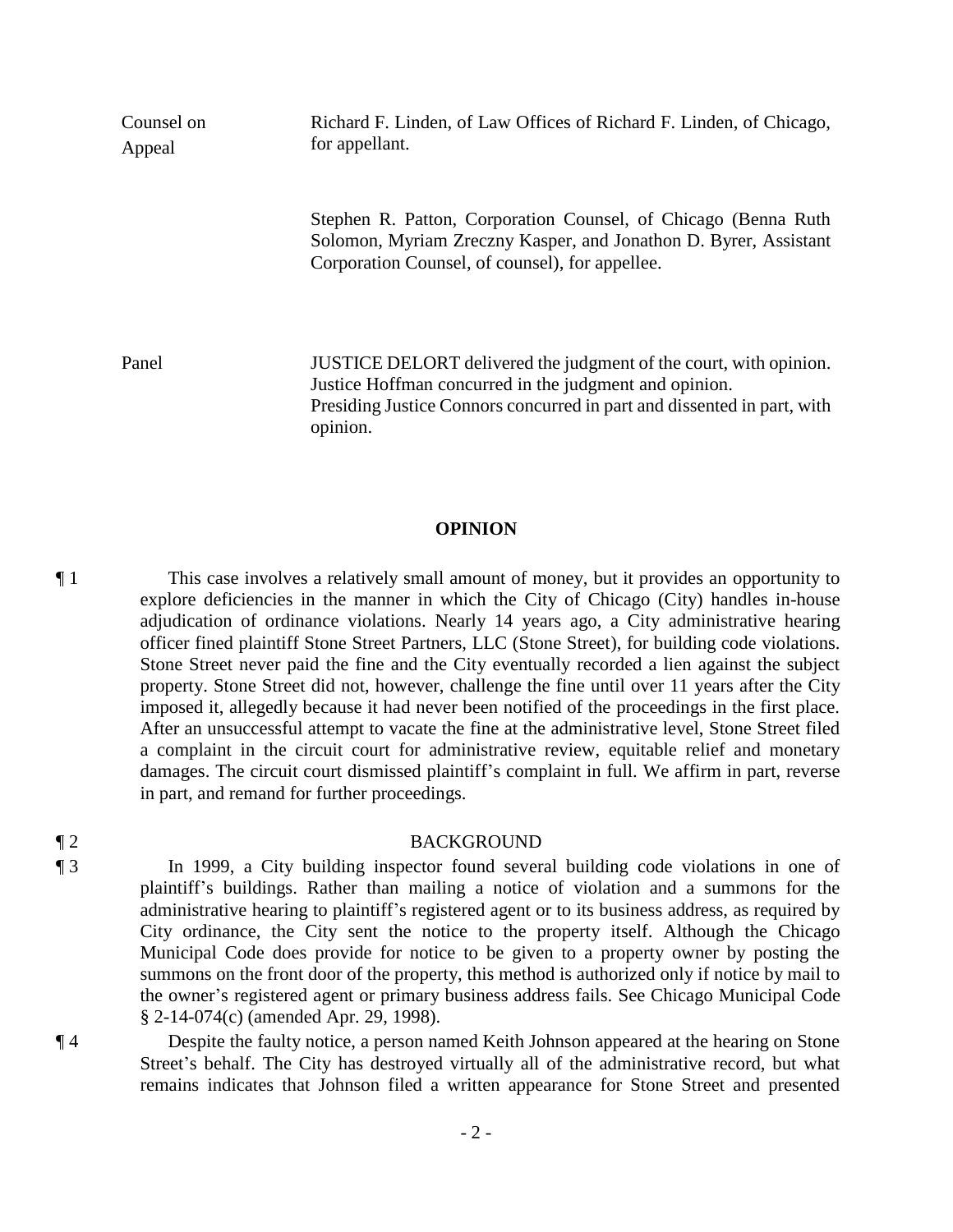some exhibits to the hearing officer in response to the notice of violation. The evidence was apparently unpersuasive, as the hearing officer found plaintiff liable for the violations and fined it \$1,050. The final administrative judgment was "registered" with the circuit court in 2004, and in 2009 the City recorded the court's judgment with the Cook County recorder of deeds. 1

¶ 5 Stone Street contends that it had no idea that the 1999 order existed until sometime in 2011. In September of that year, its attorney served a Freedom of Information Act (5 ILCS 140/1 *et seq*. (West 2010)) request on the City and received a copy of the 1999 order. In October, it filed a motion to vacate and set aside the 1999 order with the City's department of administrative hearings (DOAH), contending that it had never received notice of the 1999 violations. The motion claimed, among other things, that Keith Johnson had never been authorized to represent Stone Street in any capacity, much less a legal one. Stone Street's attorney provided an affidavit identifying Johnson as a nonattorney and a caretaker for a Stone Street manager who had been gravely incapacitated in 1998 and who was no longer involved in the management of the company. The administrative hearing officer, however, found that DOAH lacked jurisdiction to vacate the order. The governing ordinance only allowed it to consider vacating default judgments within 21 days of their entry. Additionally, Johnson's participation meant that Stone Street was not defaulted but, rather, lost on the merits.

¶ 6 Stone Street then filed a multicount complaint in the circuit court. One count sought administrative review of the DOAH's 2011 order. Other counts sought a declaratory judgment, quiet title and damages for slander of title.<sup>2</sup> The City filed a motion to dismiss, which the circuit court granted with prejudice as to all counts. This appeal followed.

 $\overline{a}$ 

<sup>&</sup>lt;sup>1</sup>A bit of explanation is required with respect to the various dates and proceedings involved in this record. The governing statute (65 ILCS 5/1-2.1-8(b) (West 2010)) provides that a money judgment entered by a municipal hearing officer "may be enforced in the same manner as a judgment entered by a court of competent jurisdiction." Monetary court judgments are valuable because the judgment creditor may issue garnishment process and attach the debtor's assets to collect the judgment. 735 ILCS 5/12-701 *et seq.* (West 2010). When the legislature elevated municipal administrative judgments to the dignity of court judgments, it neglected to provide a parallel collection mechanism. Accordingly, municipalities like Chicago have "filed" their own administrative judgments in circuit court and asked the court to "register" them as court judgments, making them more easily collectible. That is apparently what the City of Chicago did in 2004–five years after the hearing. On May 3, 2012, after more than the requisite seven years had passed since that "registration," the circuit court entered a form order in that case, numbered 04 M1 612624, "reviving" a judgment of \$1,050 plus \$350 in attorney fees entered "in this Court" on September 9, 1999. However, that language in the order is wrong. The 1999 date corresponds to the administrative judgment, not to any judgment of the circuit court. The order states that Stone Street was given "due notice" of the 2012 revival proceedings by substitute service.

 $2$ On appeal, plaintiff has abandoned another count alleging the unauthorized practice of law by the City. This count alleged that the City could not initiate ordinance violation complaints before its own administrative hearing department unless the complaint was signed by an attorney representing the City. It did not, in any way, address nonattorney Johnson's participation at the hearing.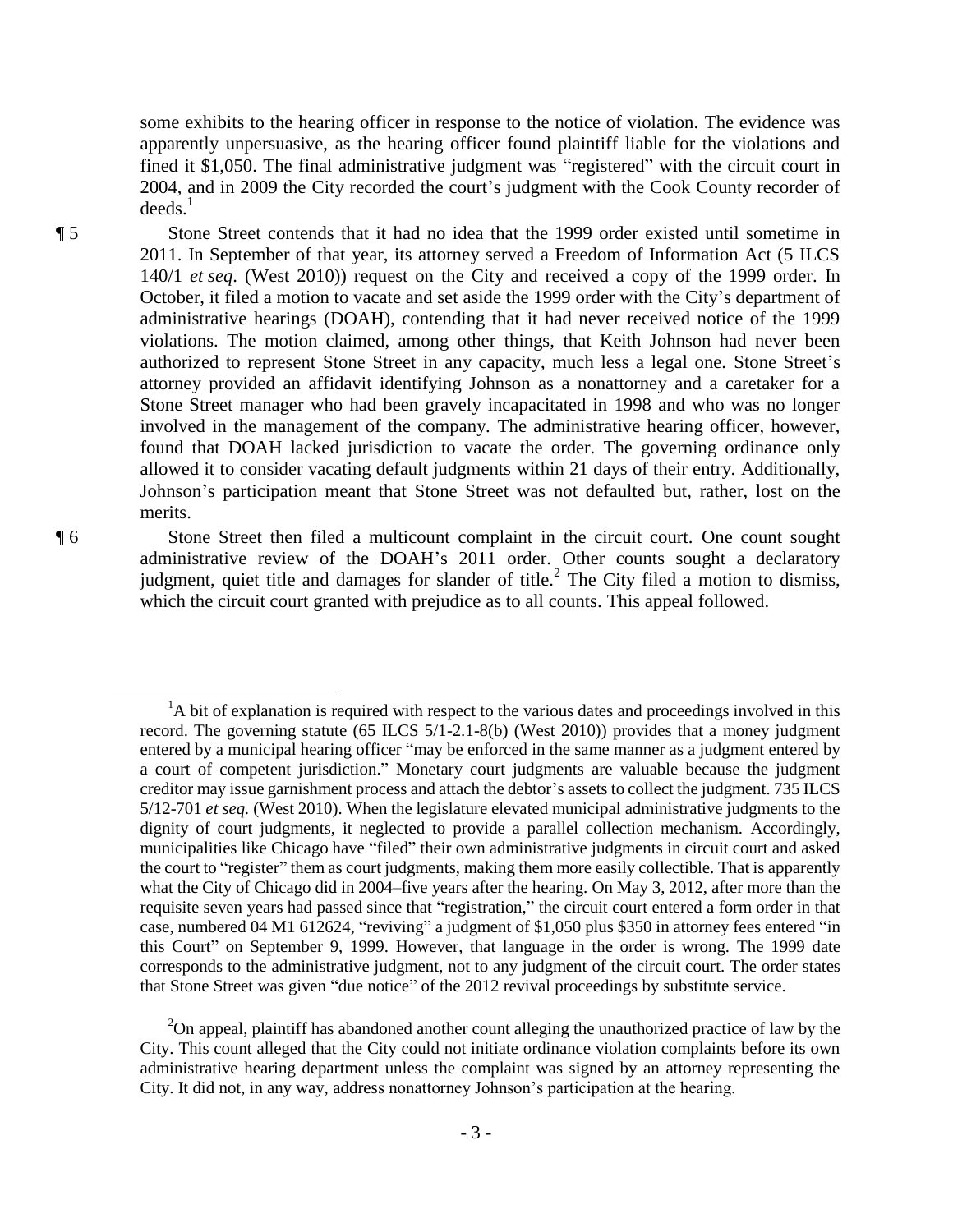## ¶ 7 ANALYSIS

¶ 8 Normally, vacating judgments after the passage of years is virtually impossible due to the presumptions of validity that apply to the judicial process. However, the City of Chicago made two critical errors in this case which invalidate the judgment. First, the City served the defendant corporation not through its registered agent, as required by City ordinances, but at the property address. Second, the City's administrative hearing officer allowed a nonattorney to appear and litigate the case on behalf of the corporation.

¶ 9 The court below dismissed all of Stone Street's claims on a motion to dismiss filed pursuant to section 2-619 of the Illinois Code of Civil Procedure (735 ILCS 5/2-619 (West 2010)). A section 2-619 motion to dismiss admits all well-pleaded facts as true, along with all reasonable inferences that can be gleaned from those facts. *Porter v. Decatur Memorial Hospital*, 227 Ill. 2d 343, 352 (2008). When ruling on a section 2-619 motion to dismiss, a court must interpret all pleadings and supporting documents in the light most favorable to the nonmoving party. *Id.* We review section 2-619 dismissals *de novo*. *Id.*

¶ 10 Putting the pieces to this puzzle together requires us to review the background of municipal ordinance adjudications in some depth. Through a series of enactments over the last 20 years or so, our legislature has facilitated the removal of ordinance enforcement hearings from the judiciary to the local administrative level. See generally Matthew W. Beaudet, *Adjudication of Ordinance Violations*, in Municipal Law § 9.1 (Ill. Inst. for Cont. Legal Educ. 2012). The underlying statute establishing in-house administrative adjudication, and raising their judgments to the dignity of court judgments, was the result of Public Act 90-516, sponsored by then-state senator Barack Obama. Pub. Act 90-516 (eff. Jan. 1, 1998). When discussing the legislation, he declared that its purpose was to "give these administrative adjudication processes some teeth" and that litigating the cases through regular courts was "overburden[ing]" them. 90th Ill. Gen. Assem., Senate Proceedings, Mar. 19, 1997, at 114 (statements of Senator Obama). The process has been so successful that the City of Chicago has established a large central hearing facility that rivals Illinois county courthouses in its size and case volume. See City of Chicago Administrative Hearings, *available at* http://www.cityofchicago.org/city/en/depts/ah/ supp\_info/hearing\_location.html (last visited Mar. 5, 2014).

¶ 11 Despite the fact that circuit court judges do not preside, and the rules of evidence may be relaxed, defendants in these hearings are still entitled to due process of law. It is well settled that "[a] fair hearing before an administrative agency includes the opportunity to be heard, the right to cross-examine adverse witnesses, and impartiality in ruling upon the evidence." *Abrahamson v. Illinois Department of Professional Regulation*, 153 Ill. 2d 76, 95 (1992); see also *Waicekauskas v. Burke*, 336 Ill. App. 3d 436, 438 (2002) (invalidating municipal adjudication process on due process grounds).

¶ 12 Section 2-14-074(c) of the Chicago Municipal Code requires that notices to corporate defendants for administrative hearings against them must be sent to the address of the corporation's registered agent. Chicago Municipal Code § 2-14-074(c) (amended Apr. 29, 1998). There is no dispute that, in this case, the City sent the notice to the property address and not to the registered agent. Accordingly, the service was not accomplished by any of the various manners authorized by the governing ordinance. To pass constitutional muster, notice in administrative proceedings need only be "reasonably calculated, under all the circumstances, to apprise [the respondents] of the pendency of the action and afford them an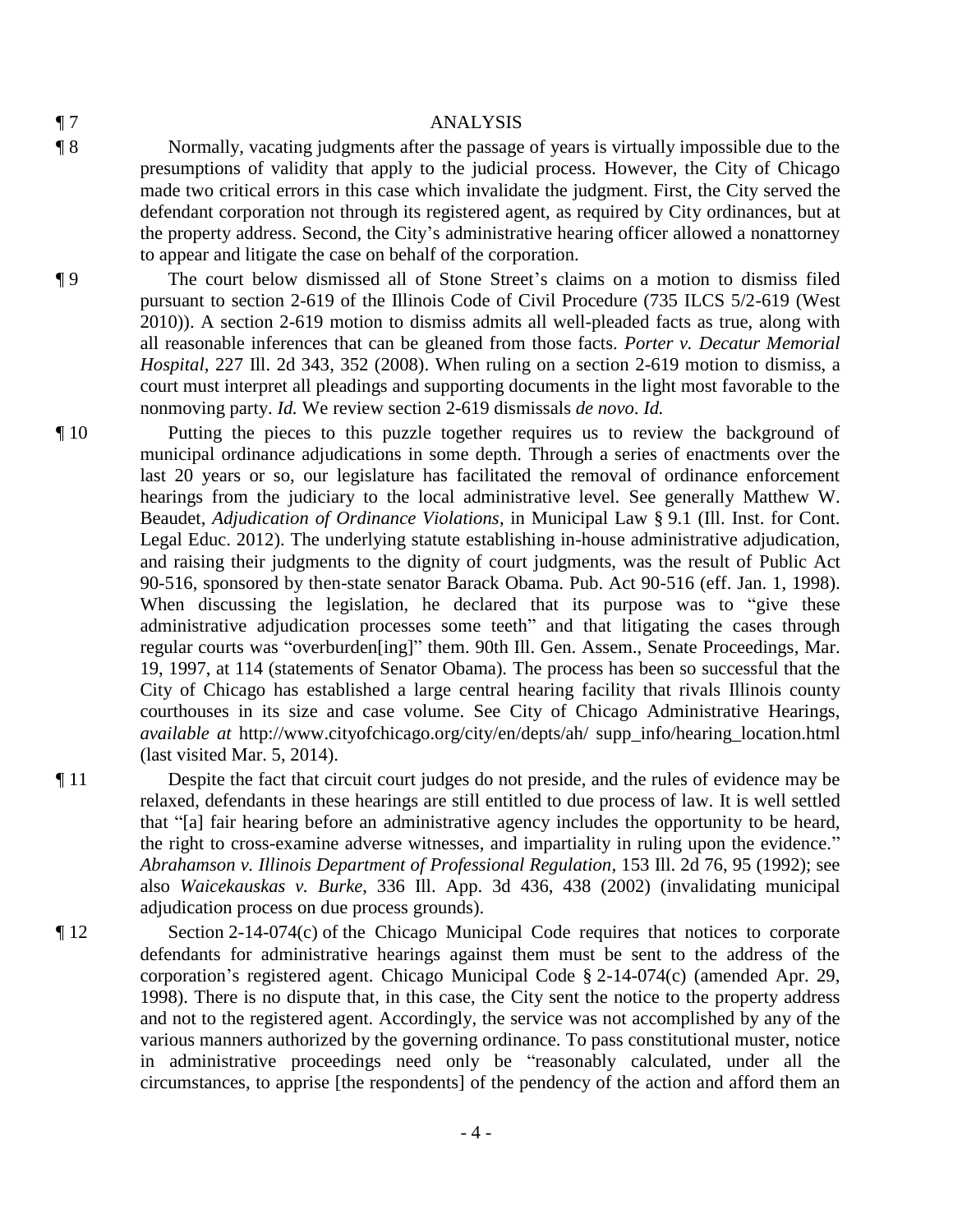opportunity to present their objections." (Internal quotation marks omitted.) *Horn v. City of Chicago*, 860 F.2d 700, 704 (7th Cir. 1988). However, although administrative proceedings may relax formalities which apply in courts of record, and notice to a defendant may be accomplished by many different means, the City has imposed limitations on itself, and it is required to follow its own ordinances. See 5 Eugene McQuillin et al., The Law of Municipal Corporations § 15.28, at 174-75 (3d ed., rev. vol. 1996). As an administrative agency created by ordinance, the DOAH may act only in accordance with the power conferred on it by the City council. See, *e.g.*, *Pearce Hospital Foundation v. Illinois Public Aid Comm'n*, 15 Ill. 2d 301, 307 (1958).

¶ 13 Although service of the notice of hearing must be sent to the registered agent, the City notes that no similar requirement applies to service of the order. Accordingly, the City claims, its transmission of the 1999 order to Stone Street's business address was sufficient. However, it is well established that a "defendant's actual knowledge that an action is pending or that service has been attempted is not the equivalent of service of summons and would not relieve the plaintiff of its burden or vest the court with jurisdiction." *Equity Residential Properties Management Corp. v. Nasolo*, 364 Ill. App. 3d 26, 35 (2006).

¶ 14 We must therefore turn to the question of whether Stone Street waived any objection to service through Johnson's participation at the hearing. Johnson was a nonattorney who worked as a caretaker for a gravely ill corporate officer. He filed a written appearance on behalf of the corporation. We have little information about what else happened at the hearing other than that it ended with the imposition of a fine against the corporation. This dearth of information results from the City's own destruction of most of the records from the hearing, a destruction it undertook even though the fine had not been paid, and the City was pursuing collection of it–albeit at a glacial pace. Appearance and active participation in a judicial proceeding, of course, waives any objection regarding improper service. 735 ILCS 5/2-301(a) (West 2010); *GMB Financial Group v. Marzano*, 385 Ill. App. 3d 978, 996 (2008). The same principle applies regarding participation at administrative hearings. *Greene v. Board of Election Commissioners*, 112 Ill. App. 3d 862 (1983).

¶ 15 Nonattorneys, including paralegals and claims negotiators, provide valuable professional services to corporations in the same manner as licensed attorneys do. Under the general principles of agency, a nonattorney can represent the corporation in negotiations with customers, sign contracts for the corporation, and the like. However, the City's administrative hearings, like judicial proceedings, involve the admission of evidence and examination and cross-examination of sworn witnesses–all of which clearly constitute the practice of law. The City argues strongly that these hearings are so inconsequential that corporations need not be represented by licensed attorneys, but to counter that point, we need look no further than *Express Valet, Inc. v. City of Chicago*, 373 Ill. App. 3d 838 (2007), where this court upheld the DOAH's imposition of a fine of \$135,825 for multiple violations of a valet parking ordinance. The City also presents its administratively adjudicated traffic citations as an example of cases so simple that anyone can successfully handle them, but corporations do not drive motor vehicles. Administrative hearings, whether held by a municipality or state agency, necessarily implicate the full range of the powers of sovereign governments over individuals and other entities. Their decisions can implicate the ability to practice a chosen profession or engage in a business, and can result in the imposition of crushing financial sanctions. This is true regardless of whether the rules of the evidence are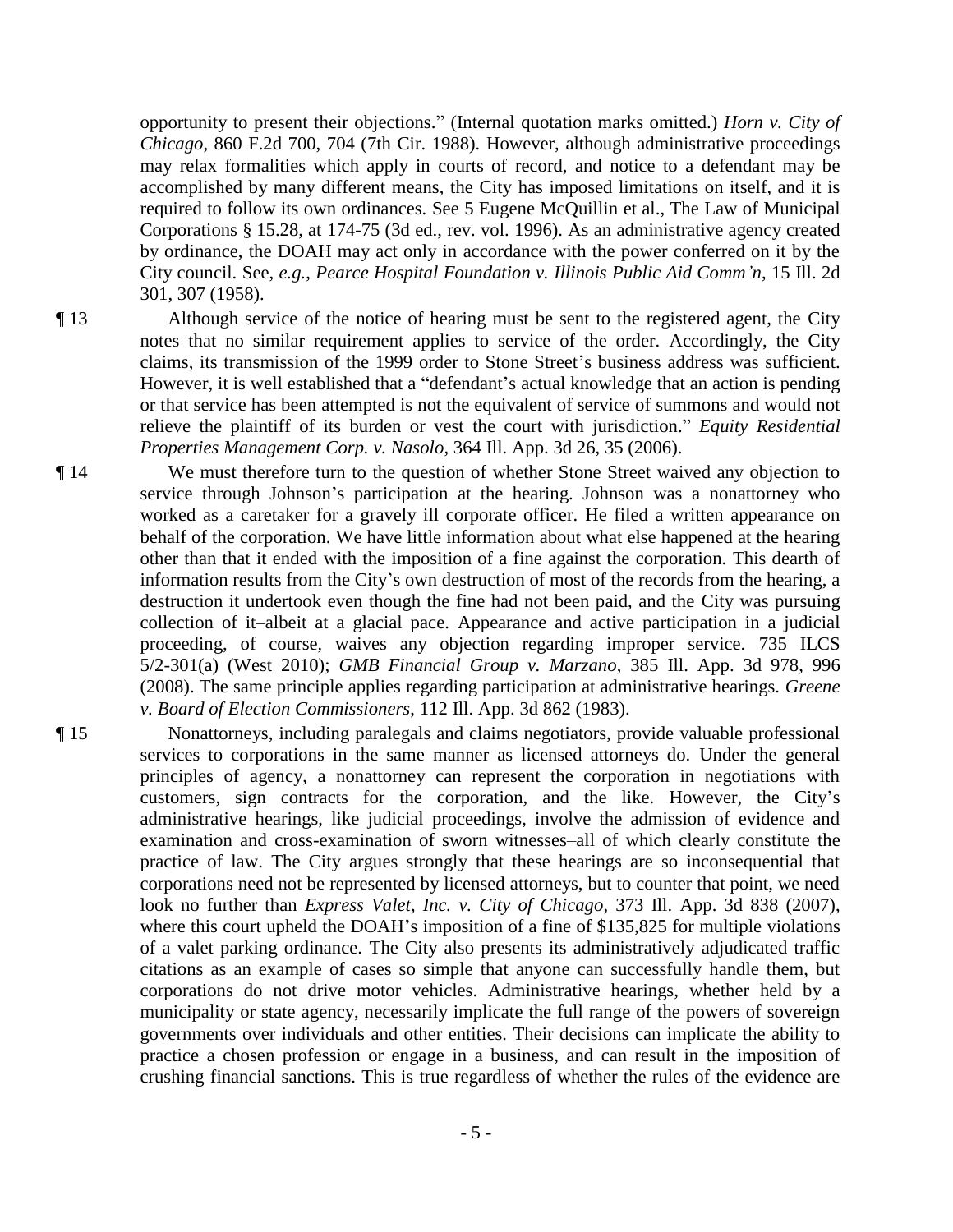relaxed. Representation of a corporate defendant at these hearings requires expertise only a lawyer is qualified to provide, such as drafting motions; interpreting laws and ordinances; determining whether to call certain witnesses; how to examine the witnesses; how to properly secure, object to, or admit evidence; and to analyze whether a settlement offer is favorable. Additionally, there is little distinction between the range of remedies available in administrative proceedings and those available in a court of law, with the exception of imprisonment and equitable relief. In a court of law, corporations cannot represent themselves through a nonattorney except in the simplest small claims cases. The similarity between modern administrative proceedings and traditional judicial ones compels us to reject the City's contention that the proceedings are so manifestly different that corporations can appear at them through non-lawyers.

¶ 16 There is no bright-line test to distinguish what is, or is not, the practice of law. "It is immaterial whether the acts which constitute the practice of law are done in an office, before a court, or before an administrative body. The character of the act done, and not the place where it is committed, is the factor which is decisive of whether it constitutes the practice of law." *People ex rel. Chicago Bar Ass'n v. Goodman*, 366 Ill. 346, 357 (1937). A different panel of this court struggled with the question in *Sudzus v. Department of Employment Security*, 393 Ill. App. 3d 814, 823 (2009), finding, in a highly fact-based decision, that a lay representative of a corporation attending an unemployment compensation hearing did not engage in the unauthorized practice of law because "the character of the actions did not require legal knowledge or skill; and he supplied simple, fact-based answers." Similarly, in *Grafner v. Department of Employment Security*, 393 Ill. App. 3d 791 (2009), a divided panel of this court found that the relatively innocuous actions that had already been taken in a particular hearing by a nonattorney representative of the employer did not rise to the level of the practice of law so as to cause the hearing to be a nullity. One justice specially concurred, noting "[t]his is the unauthorized practice of law." *Id.* at 805 (O'Brien, P.J., specially concurring). Even so, the *Sudzus* and *Grafner* analyses did not persuade the Board of Governors of the Illinois State Bar Association (ISBA), which, in May 2010, reviewed the newly adopted Illinois Rules of Professional Conduct of 2010 and reaffirmed its March 1994 advisory opinion holding that the pervasive practice of nonattorneys giving legal advice, preparing evidence for presentation and examining witnesses and otherwise participating at unemployment administrative hearings constituted the unauthorized practice of law. Ill. State Bar Ass'n Op. No. 93-15 (Mar. 1994). We find neither *Sudzus* nor *Grafner* to be persuasive on the larger issue presented here, but instead find the ISBA's position to be well-taken, and so hold that representation of corporations at administrative hearings–particularly those which involve testimony from sworn witnesses, interpretation of laws and ordinances, and can result in the imposition of punitive fines–must be made by a licensed attorney at law.

¶ 17 Our supreme court quite recently reaffirmed a rule dating back to "as early as Lord Coke's time"<sup>3</sup> that a corporation must be represented by counsel in legal proceedings. See *Downtown Disposal Services, Inc. v. City of Chicago*, 2012 IL 112040, ¶ 17 (citing *Nixon, Ellison & Co. v. Southwestern Insurance Co.*, 47 Ill. 444, 446 (1868)). The reason for this requirement, the court stated, was that "[i]t is not every case where the views or interests of a principal and the corporation mesh. By requiring an attorney to represent a corporation in

 $\overline{a}$ 

<sup>3</sup>Referring to English jurist Lord Edward Coke (1552-1634).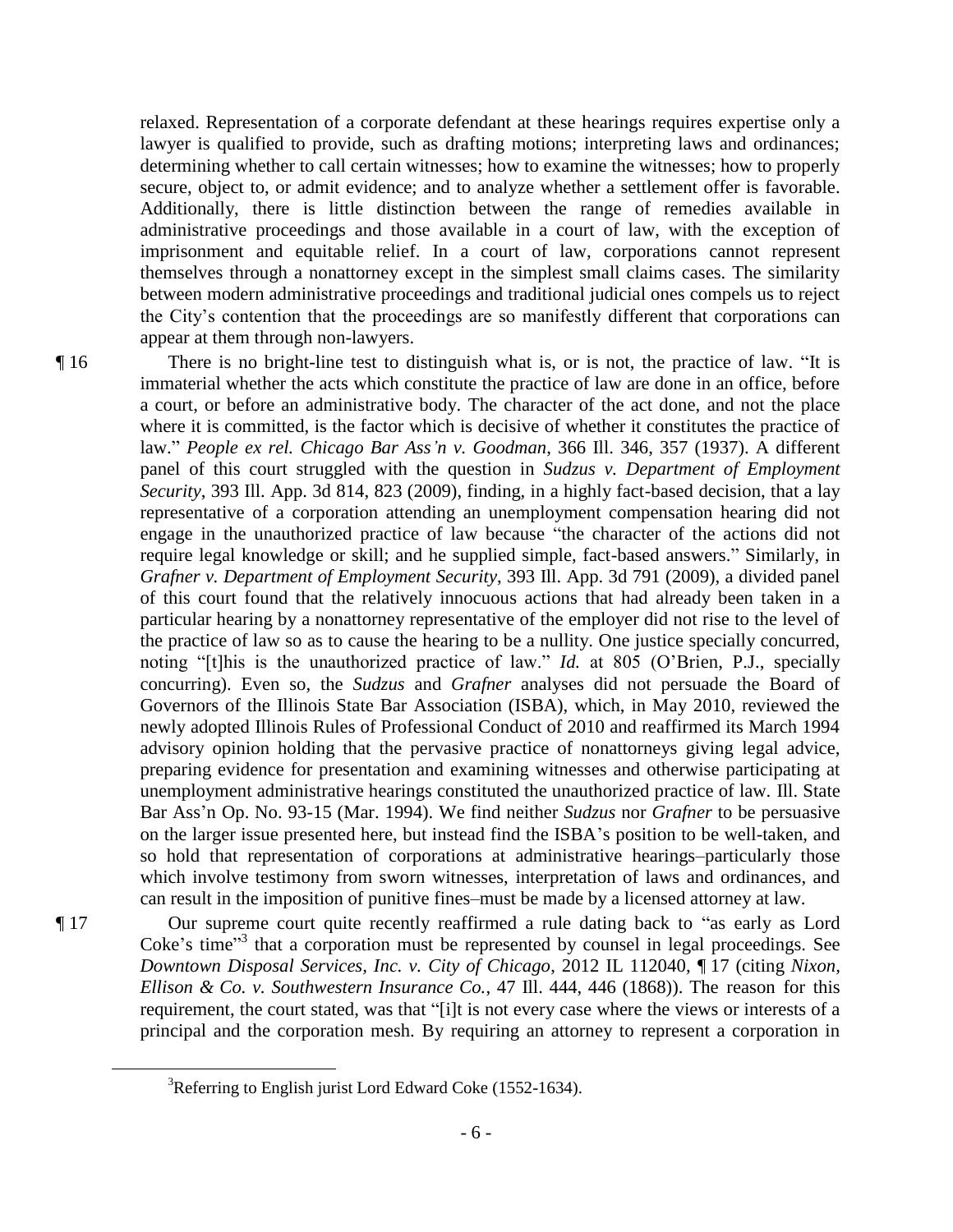*legal proceedings*, this problem is mitigated. \*\*\* Courts in this country, including this court, unanimously agree that a corporation must be represented by counsel in *legal proceedings*." (Emphases added.) *Id.* ¶¶ 17, 22. The *Downtown Disposal* court found that an administrative review complaint filed by a nonattorney was not a complete nullity, but could be validated by having a licensed attorney file an amended complaint, even after the normal administrative review period had elapsed. The three dissenting justices noted that even creating that narrow exception violated an "unbroken line of precedent dating back before the Civil War." *Id.* ¶ 41 (Karmeier, J., dissenting, joined by Kilbride, C.J., and Thomas, J.). Despite the split on whether the exception should be created to the nullity rule, all seven justices agreed that nonattorneys cannot represent corporations in matters requiring the expertise of an attorney. *Id.* ¶¶ 22, 41.

¶ 18 The City presents several reasons why nonattorneys should be allowed to represent corporations at administrative hearings; none of them is meritorious. First, it cites a series of statutes and administrative regulations providing that nonattorneys can represent corporations at various types of administrative hearings. The City notes that it specifically allows nonattorneys to represent corporations at its administrative hearings. See City of Chicago Department of Administrative Hearings R. 5.1, *available at* https://www.cityofchicago.org/ city/en/depts/ah.html (last visited Mar. 6, 2014) (select "Rules and Ordinances"; then select "Rules and Regulations"; then select "Chapter 5. Right to Representation"). This grant of authority may be efficacious, but it clearly usurps the authority of our supreme court to administer the practice of law. "The General Assembly has no authority to grant a layman the right to practice law." *Goodman*, 366 Ill. at 352 (citing *In re Day*, 181 Ill. 73, 84 (1899)). This problem apparently arises frequently at Chicago administrative hearings. See *Downtown Disposal Services, Inc.*, 2012 IL 112040, ¶ 8 (quoting trial judge who found that legal instructions given by Chicago administrative hearing officers to nonattorneys representing corporate defendants that the nonattorney had the "right to appeal this" were "clearly erroneous" (internal quotation marks omitted)). Since only the Illinois Supreme Court can regulate the practice of law, the statutes and regulations on which the City relies are of highly doubtful validity. See *Goodman*, 366 Ill. at 349; *Downtown Disposal Services, Inc.*, 2012 IL 112040, ¶ 14.

¶ 19 In its petition for rehearing, the City, joined by the Attorney General as *amicus curiae*, suggests that our holding regarding nonattorney representation of corporations at administrative hearings and our questioning of administrative regulations purporting to allow unlicensed persons to practice law would have deleterious consequences. We disagree. As we have noted, except in a small claims case, no judge sitting in a circuit court would allow a corporation to appear as a party through a nonattorney employee or officer. Judges routinely provide admonitions in such situations and grant continuances to obtain counsel. Administrative agencies vested with the power of government to punish, fine, and transfer property should, and must, follow the same principal. If anything, our holding will protect the rights of corporations which may lose valuable rights or property because they have lost administrative hearings due to the presence of an unqualified representative working on their behalf. All that being said, we note that this case hinges largely on the allegation of lack of proper service. When a corporate administrative defendant has been properly served, and a judgment has been entered against it, the judgment is properly cognizable as a standard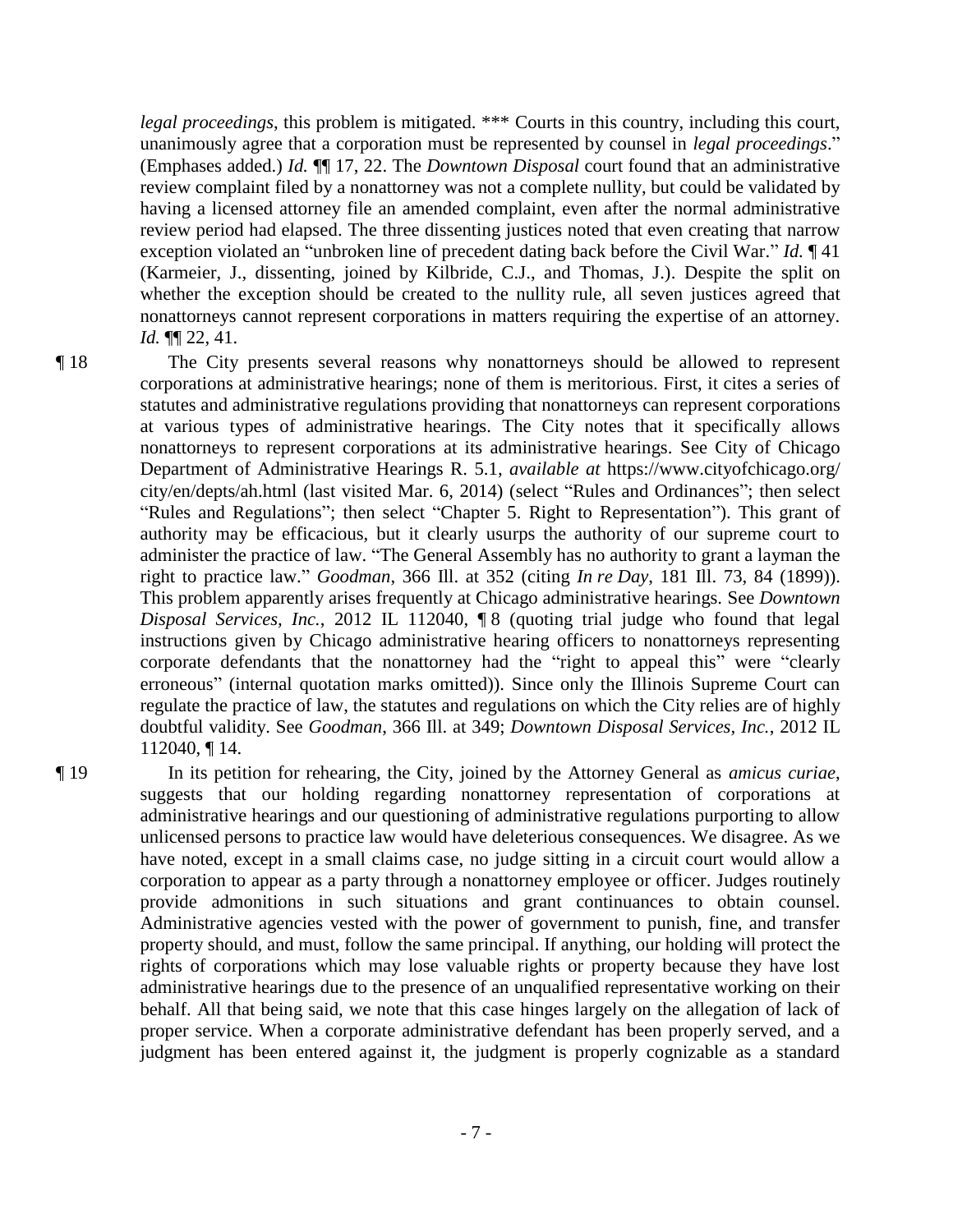default, regardless of whether the corporation did not appear at all or appeared through a nonattorney.

- ¶ 20 Second, the City cites Illinois Supreme Court Rule 282(b) (Ill. S. Ct. R. 282(b) (eff. July 1, 1997)), which allows corporations to defend against small claims cases through a nonattorney officer or manager. However, it neglects to cite Rule 281, which defines "small claim[s]" only as including "civil action[s] based on either tort or contract for money not in excess of \$10,000, exclusive of interest and costs, or for the collection of taxes not in excess of that amount." Ill. S. Ct. R. 281 (eff. Jan. 1, 2006). Ordinance enforcement and the imposition of fines are not based in "tort or contract" and so clearly fall outside this definition. Rule 282(b) does not legitimize Johnson's representation of Stone Street at the 1999 hearing.
- ¶ 21 Johnson's appearance at the hearing does not change the result. A defendant does not waive objection to jurisdiction if it participated through someone who was unauthorized to do so–*even if the representative is a licensed attorney at law*. When an attorney appears of record for a party, there is a rebuttable presumption that the party authorized the attorney to do so. *Gray v. First National Bank of Chicago*, 388 Ill. 124, 129 (1944). However, "when the facts show a lack of authorization, express or implied, and there is no proof of ratification, the acts of counsel are a nullity." *Id.* Where affidavits establish that an attorney was not acting as the party's attorney, no general appearance is made. *People v. Mickow*, 58 Ill. App. 3d 780, 783 (1978).
- ¶ 22 That brings us to the question of the appropriate remedy and the various counts which Stone Street presented in its complaint. In count I, Stone Street sought administrative review of the DOAH's 2011 order. Neither a court nor a governmental body gains jurisdiction over a nonserved defendant merely by the passage of a long period of time. A judgment entered without jurisdiction–that is, because of lack of service–is void and can be vacated at any time, either directly or collaterally. *Sarkissian v. Chicago Board of Education*, 201 Ill. 2d 95, 103 (2002). In January 2012, Stone Street sought relief by filing a motion before the DOAH which, while not titled as such, was essentially a motion to quash service and void the 1999 order. However, the DOAH determined that it had no jurisdiction to consider such a motion because the City ordinances provided no mechanism for un-served defendants to vacate void orders. Stone Street disagrees, relying on a City ordinance which states in part:

"Petition to set aside default order.

(a) An administrative law officer may set aside any order entered by default and set a new hearing date, upon a petition filed within 21 days after the issuance of the order of default, if the administrative law officer determines that the petitioner's failure to appear at the hearing was for good cause or, at any time, if the petitioner establishes that the petitioner was not provided with proper service of process. If the petition is granted, the administrative law officer shall proceed with a new hearing on the underlying matter as soon as practical." Chicago Municipal Code § 2-14-108(a) (added Apr. 29, 1998).

¶ 23 A related code section provides that a "default" as entered only "[i]f at the time set for a hearing the recipient of a notice of violation or a notice of hearing, or his or her attorney of record, fails to appear." Chicago Municipal Code § 2-14-078 (amended Apr. 29, 1998).

¶ 24 The City argues that section 2-14-108(a) only applies to default orders. We give substantial weight to the agency's opinion about an ambiguous statute or regulation, and we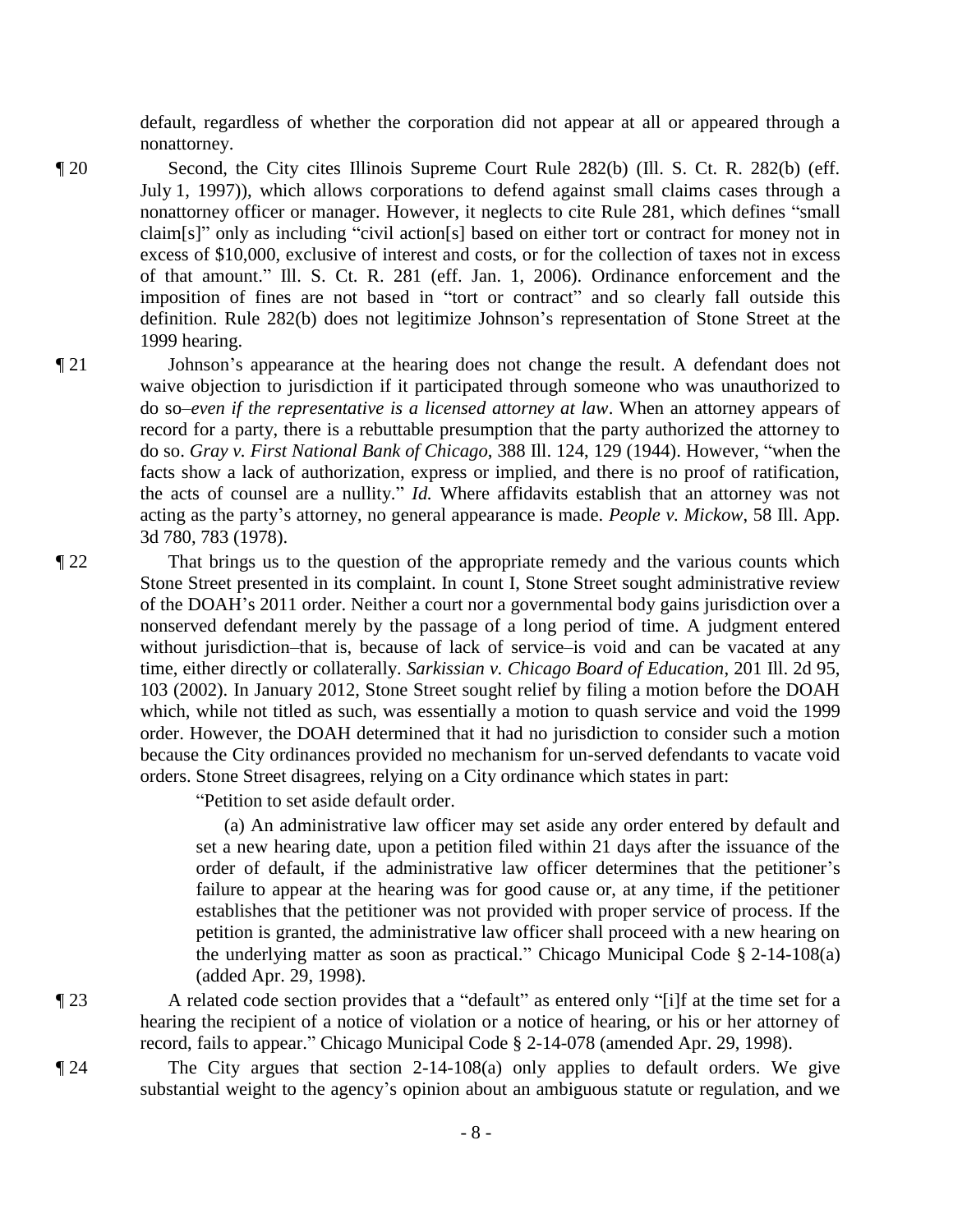also give deference when the agency's interpretation relates to its own jurisdiction. See *Aurora Manor, Inc. v. Department of Public Health*, 2012 IL App (1st) 112775, ¶ 9. Our supreme court has long held that because "an administrative agency is a creature of statute, any power or authority claimed by it must find its source within the provisions of the statute by which it is created." (Internal quotation marks omitted.) *County of Knox ex rel. Masterson v. Highlands, L.L.C.*, 188 Ill. 2d 546, 554 (1999).

¶ 25 We agree with the City's interpretation of section 2-14-108(a), noting that the title of the section refers only to default orders, and further finding that the term "default" in the first clause modifies both the clause regarding good cause and the clause following the "or" dealing with service of process. Stone Street was not held in default at the 1999 hearing–perhaps it should have been, on the basis that Johnson's appearance was a nullity. Nonetheless, the 1999 order mentions nothing about default, and it was clearly entered after some sort of adjudication on the merits. Accordingly, the DOAH correctly determined it had no jurisdiction to consider Stone Street's motion to vacate, and the circuit court correctly confirmed that administrative decision on review. We therefore affirm the dismissal of count I of the complaint.

¶ 26 Count II of the complaint is labeled both as a claim to quiet title and for a declaratory judgment. Specifically, the forms of relief it requests are: (1) a declaration that the City's lien on Stone Street's property is void; (2) a declaration that the 1999 administrative judgment is null and void; and (3) a judgment against the City for slander of title and attorney fees. The City's failure to provide defendants with a procedure to quash service of process and vacate void orders leaves Stone Street without an in-house remedy. As we explained above, the complaint and affidavits set forth sufficient facts to support a valid claim based on voidness of the 1999 order. The City contends here that Stone Street is left without a remedy because it failed to seek administrative review of the 1999 order. Indeed, it is well settled that "[w]here the statute creating or conferring power on an administrative agency expressly adopts the Administrative Review Law, a circuit court has no authority to entertain an independent action." *Metzger v. DaRosa*, 209 Ill. 2d 30, 42 (2004). However, a defendant cannot be expected to timely seek review of an order of which it was not properly notified.

¶ 27 In *Sarkissian*, 201 Ill. 2d at 104-05, our supreme court noted that the Code of Civil Procedure makes no "provision for the filing of a motion to challenge a judgment on voidness grounds" and that section 2-1401(f) (735 ILCS 5/2-1401(f) (West 2000)) "expressly abolishes all other common law means of attacking void judgments." The court noted that a void order may be attacked at any time. *Sarkissian*, 201 Ill. 2d at 103. It further held that the general requirements for a valid section 2-1401 petition cannot, and do not, apply to petitions to invalidate service of process. *Id.* at 105. In particular, the supreme court held that a petition challenging a void judgment in the nature of a motion to quash: (1) need not allege either a meritorious defense or due diligence; and (2) may be brought at any time, not merely within two years of the final order. *Id.* at 104. To resolve the legislature's failure to provide a specific mechanism to vacate void orders more than two years after their entry, the *Sarkissian* court created one. It held that while a pleading to challenge a void judgment based on invalid service must be brought under section 2-1401, it could be brought more than two years after the judgment was entered, despite the time limitation established by the legislature. *Id.*; see also *Protein Partners, LLP v. Lincoln Provision, Inc.*, 407 Ill. App. 3d 709, 715 (2010) (noting that "[o]ur courts have repeatedly held that an untimely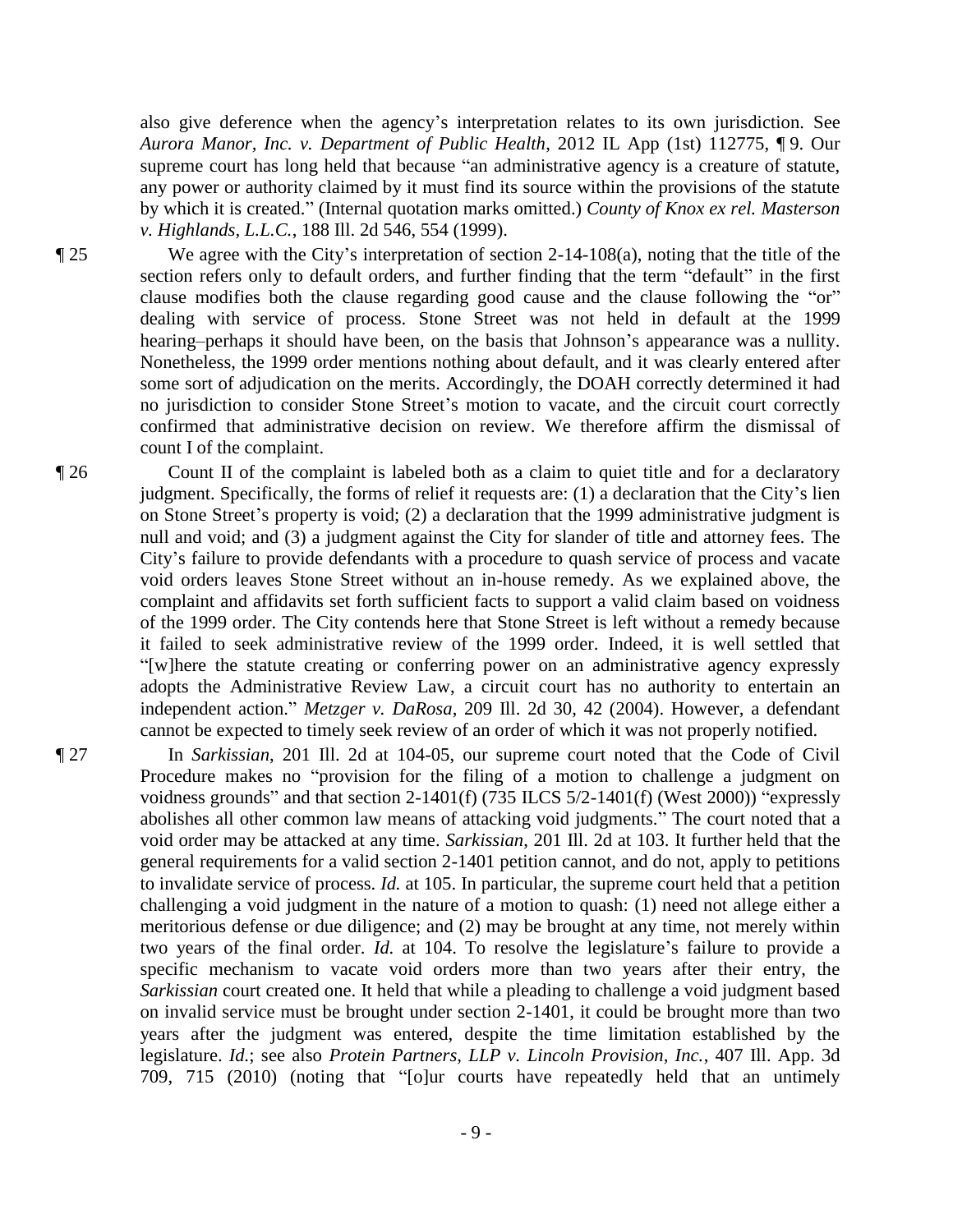postjudgment motion must be viewed as a section 2-1401 motion by the appellate court because it is the only vehicle that a party may use once the 30 days have expired").

¶ 28 Using *Sarkissian* as our guide, we hold that cases such as *Metzger* do not bar us from providing a remedy. Because some sort of equitable relief must be available to remedy the alleged wrong suffered by Stone Street, the circuit court erred in dismissing count II. However, the relief available in count II on remand, should Stone Street prove the underlying facts, may not include damages for slander of title, as that claim is barred for the reasons set forth below. Additionally, we note that this remedy is only potentially available to Stone Street because of the unusual convergence of both of two qualifying factors: (1) the City's failure to properly serve defendant in the first instance, a situation normally addressed in courts by a motion to quash; and (2) the fact that Stone Street did not waive jurisdiction merely because a nonauthorized representative of it appeared at the hearing. Administrative judgments against corporations that were properly served must still be reviewed under the standards established in the governing ordinance with respect to motions to vacate default judgments. While we reverse the dismissal of the main portion of count II, we affirm the dismissal of the third portion of the prayer for relief of count II.

¶ 29 Our dissenting colleague suggests that the 1999 judgment was somehow subject to administrative review not merely for the usual 35 days, but for years and years until, at some point, Stone Street found out about it. Section 3-103 of the Administrative Review Law provides that a losing party may file for administrative review "within 35 days from the date that a copy of the decision sought to be reviewed was served upon the party affected by the decision." 735 ILCS 5/3-103 (West 2010). The "served upon" language seems to recognize there may be a delay between the conclusion of the hearing and the issuance of the decision. Even so, one can interpret the 35-day "was served" period as running from the date of mailing or from the date of receipt. If the period ran from the date of receipt, the dissent would have a valid point. However, in a case the City cites in its own brief, our supreme court has resolved the statutory ambiguity, holding that decisions served by mail must be appealed 35 days after the date the decision is placed in the mail. 735 ILCS 5/3-103 (West 2010); *Nudell v. Forest Preserve District*, 207 Ill. 2d 409, 424 (2003). Therefore, Stone Street could not have appealed the 1999 decision in 2009 when it claims to have first found about it. As interpreted by the *Nudell* court, the Administrative Review Law cannot toll the 35-day deadline when losing parties are unaware of the pending administrative hearing in the first instance, allowing them to file for review 5 or 10 years after the fact. Had Stone Street filed for administrative review of the 1999 judgment in 2009 or 2011, the City would have undoubtedly claimed it was untimely, and it would have been correct.

¶ 30 Further, the dissent suggests that a different remedy was created to assist a similarly situated administrative defendant by *In re Abandonment of Wells Located in Illinois*, 343 Ill. App. 3d 303 (2003). In that case, however, the court remanded the case back *to the circuit court* "to resolve the factual dispute and to determine whether the Department complied with the notice requirements and satisfied due process requirements." *Id.* at 308. In so doing, the *Abandonment of Wells* court recognized that expired time limitations caused the administrative agency to lose jurisdiction, but placed the matter in the hands of the circuit court, which had plenary equitable jurisdiction to resolve the dispute. In short, that is precisely the remedy we provide here, albeit under the framework of declaratory relief.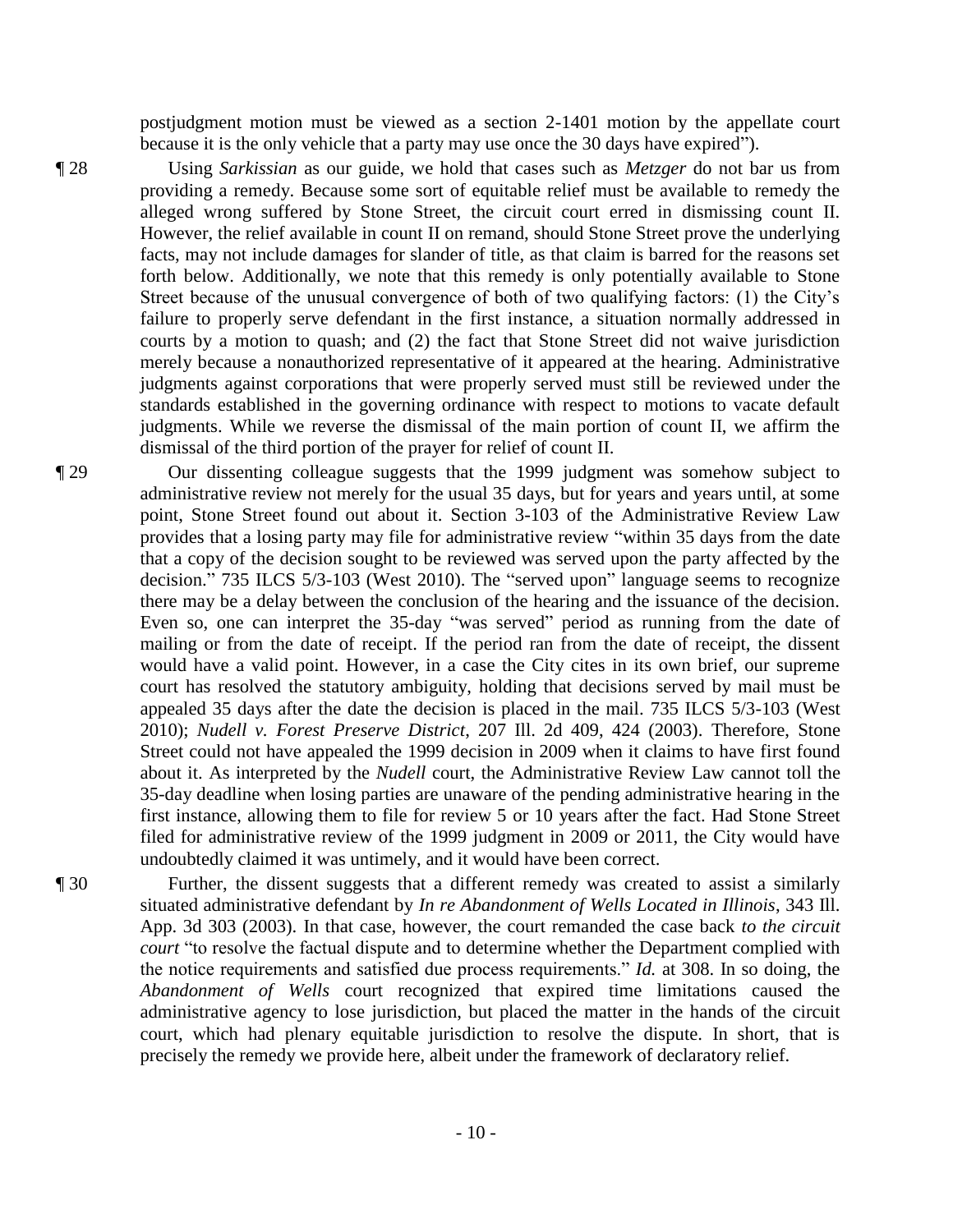- ¶ 31 Count III is a claim for slander of title based on the City's recording of the judgment lien against Stone Street's property. In that count, Stone Street claims that the City knew that the 1999 order was void at the time that the City recorded the order in 2009 and knowing it was void. The City moved to dismiss both because it was time-barred and because section 2-107 of the Local Governmental and Governmental Employees Tort Immunity Act immunizes it from liability for libel and slander. See 745 ILCS 10/2-107 (West 2010). Stone Street glosses over the tort immunity defense in its briefs before this court, preferring instead to focus only on whether the claim pled the elements of a slander-of-title claim and the merits of a statute-of-limitations argument raised by the City. See 745 ILCS 10/8-101(a) (West 2010) (one-year statute of limitations applies for tort claims against government entities). We need not reach the limitations issue because the immunity provided by section 2-107 is absolute and there are no exceptions. Plaintiff has not argued otherwise (see Ill. S. Ct. R. 341(h)(7) (eff. Feb. 6, 2013) (claims not raised are forfeited)), and we may affirm on any ground appearing in the record (see *Camper v. Burnside Construction Co.*, 2013 IL App (1st) 121589, ¶ 29). The circuit court correctly dismissed this count.
- ¶ 32 On rehearing, the City has asked us to grant a certificate of importance under Illinois Supreme Court Rule 316 (eff. Dec. 6, 2006) to facilitate its appeal of this decision to the Illinois Supreme Court. This court has consistently determined that it will use this power sparingly and defer to the Illinois Supreme Court's determination of which cases it deems worthy of review. *People v. Cherry Valley Public Library District*, 356 Ill. App. 3d 893, 900 (2005). We decline to do so here.
- ¶ 33 To summarize; as to count I, we affirm the circuit court's affirmance of the DOAH's administrative ruling; we reverse the circuit court's dismissal of count II, less the prayer for monetary damages, and remand it for further proceedings consistent with this order; and we affirm the circuit court's dismissal of count III.
- ¶ 34 Affirmed in part and reversed in part; cause remanded for further proceedings.
- ¶ 35 JUSTICE CONNORS, concurring in part and dissenting in part.
- ¶ 36 Fundamentally, this case is about the procedural methods that are available, and those that are not, to litigants who claim that an administrative judgment is void. We all agree that the procedures surrounding the DOAH hearing in 1999 were, if plaintiff's allegations are true, woefully inadequate. What the majority and I disagree about is how that proceeding and the resulting administrative judgment can be reviewed by the courts. I agree with my colleagues that plaintiff's quiet-title and slander-of-title claims cannot stand and that DOAH's 2011 administrative decision should be confirmed, so I concur in the court's judgment and opinion on those points. But I must respectfully dissent from the majority's conclusion that the declaratory judgment claim should proceed.
- ¶ 37 The majority holds that an allegedly void administrative judgment may be challenged at any time via a declaratory judgment action. In my opinion, however, our constitution, statutes, and precedent preclude such a claim. This case is, to be blunt, a civil procedure disaster. But while the majority opinion amply documents the City's procedural failures, plaintiff is not blameless. In my opinion, regardless of the merits of plaintiff's arguments about the validity of the 1999 order, plaintiff made several procedural decisions that preclude the courts from granting any relief in this case.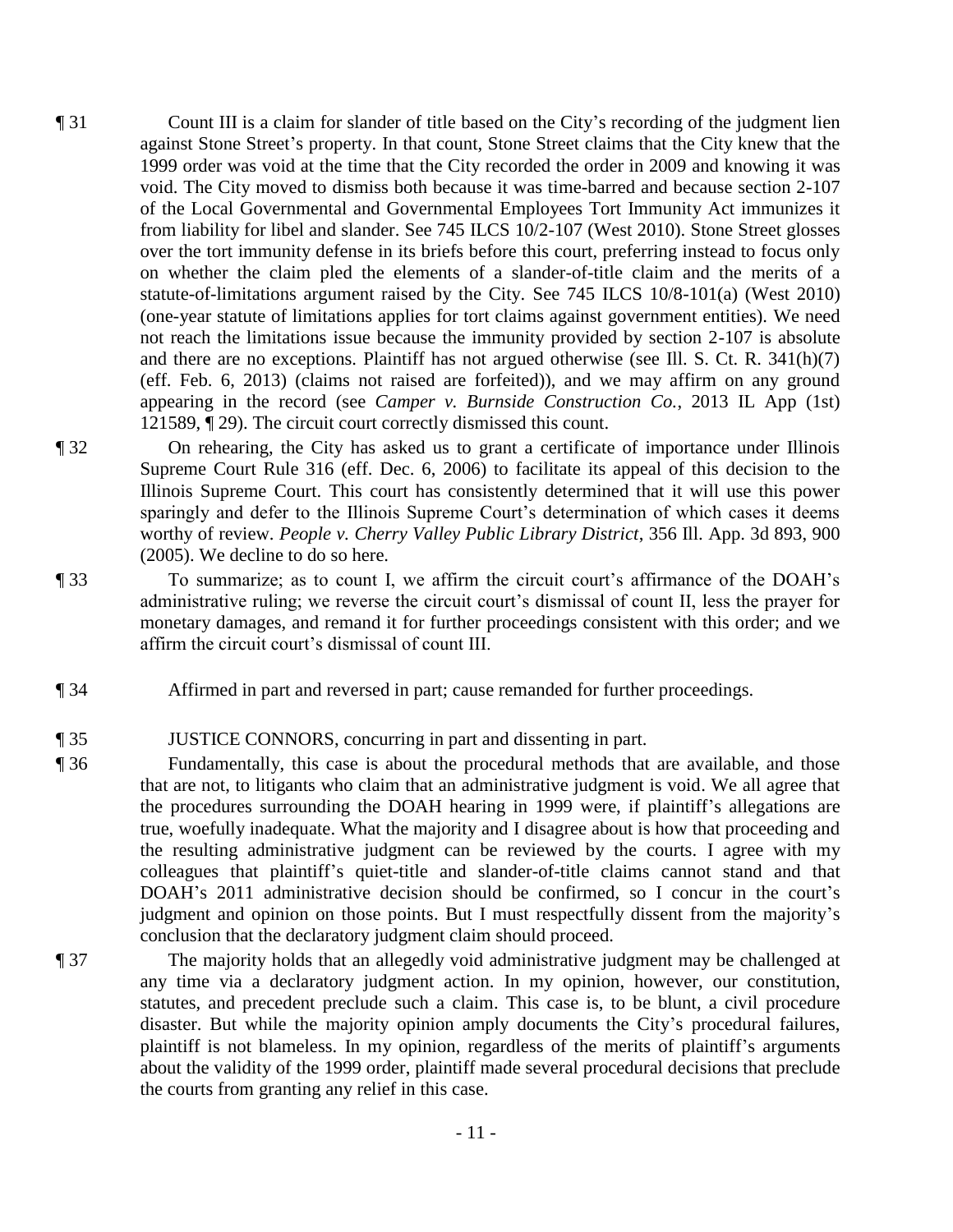- ¶ 38 At the heart of this case is the inescapable fact that the 1999 order is a final administrative judgment. While the circuit court has general subject matter jurisdiction over nearly every kind of claim, the Illinois Constitution of 1970 permits the courts to review administrative orders only as provided by statute. See Ill. Const. 1970, art. VI, § 9. As the supreme court has explained, "[b]ecause review of a final administrative decision may be obtained only as provided by statute, a court exercises 'special statutory jurisdiction' when it reviews an administrative decision. Special statutory jurisdiction is limited to the language of the statute conferring it *and the court has no powers from any other source*. A party seeking to invoke a court's special statutory jurisdiction must strictly comply with the procedures prescribed by the statute." (Emphasis added.) *Ultsch v. Illinois Municipal Retirement Fund*, 226 Ill. 2d 169, 178 (2007).
- 

¶ 39 As an administrative judgment, review of the 1999 order can only be had pursuant to the Administrative Review Law, and it is undisputed that plaintiff failed to petition for review within 35 days after service of the judgment as required by the law. See 735 ILCS 5/3-103 (West 2010). Yet this was not plaintiff's fatal mistake. As the majority points out, a party can hardly be expected to seek timely review of an administrative judgment when it does not know the judgment exists. See *supra* ¶ 26. The fatal mistake was that plaintiff *never* sought administrative review of the judgment even after plaintiff learned of it. To be fair, had plaintiff done so it is very likely that the City would have moved to dismiss the petition as untimely. Yet we have previously rejected such a motion where the party seeking administrative review did not receive notice of the judgment, which is what plaintiff alleges happened here. In the case of *In re Abandonment of Wells Located in Illinois*, 343 Ill. App. 3d 303 (2003), the plaintiff petitioned for administrative review after the 35-day deadline but argued that it had not received notice of the judgment. We reversed the circuit court's order dismissing the petition on timeliness grounds and remanded for an evidentiary hearing, holding that if the administrative agency had in fact failed to properly serve notice of the judgment on the plaintiff, then that alone would be grounds for vacating the administrative judgment. See *id.* at 306-09.

- ¶ 40 Based on *Abandonment of Wells*, it is debatable whether a motion to dismiss on timeliness grounds would have succeeded, since that would depend on whether the City could prove that DOAH had properly served plaintiff with notice of the 1999 order. See 735 ILCS 5/3-103 (West 2010) (requiring that, in the absence of contrary provisions in an enabling statute, an administrative decision must be served either by personal delivery or by mail to "the party affected by the decision at his or her last known residence or place of business"). But we will never know whether the City could have done so because plaintiff never bothered to seek administrative review of the order when it learned of the order's existence. Instead, plaintiff filed a futile motion to vacate the 1999 order with DOAH and then, when that failed, attempted to bootstrap review of the 1999 order into a misguided petition for administrative review of the new 2011 order. I agree with my colleagues that new petition was properly dismissed, given the clear limitations the Chicago Municipal Code places on DOAH's authority to vacate orders.
- ¶ 41 Plaintiff also attempted several collateral attacks on the 1999 order via claims for quiet title, slander of title, and a declaratory judgment. In addition to the problems with the quiet-title and slander-of-title claims that the majority has already mentioned, the fundamental problem with these collateral attacks is that they are not viable methods of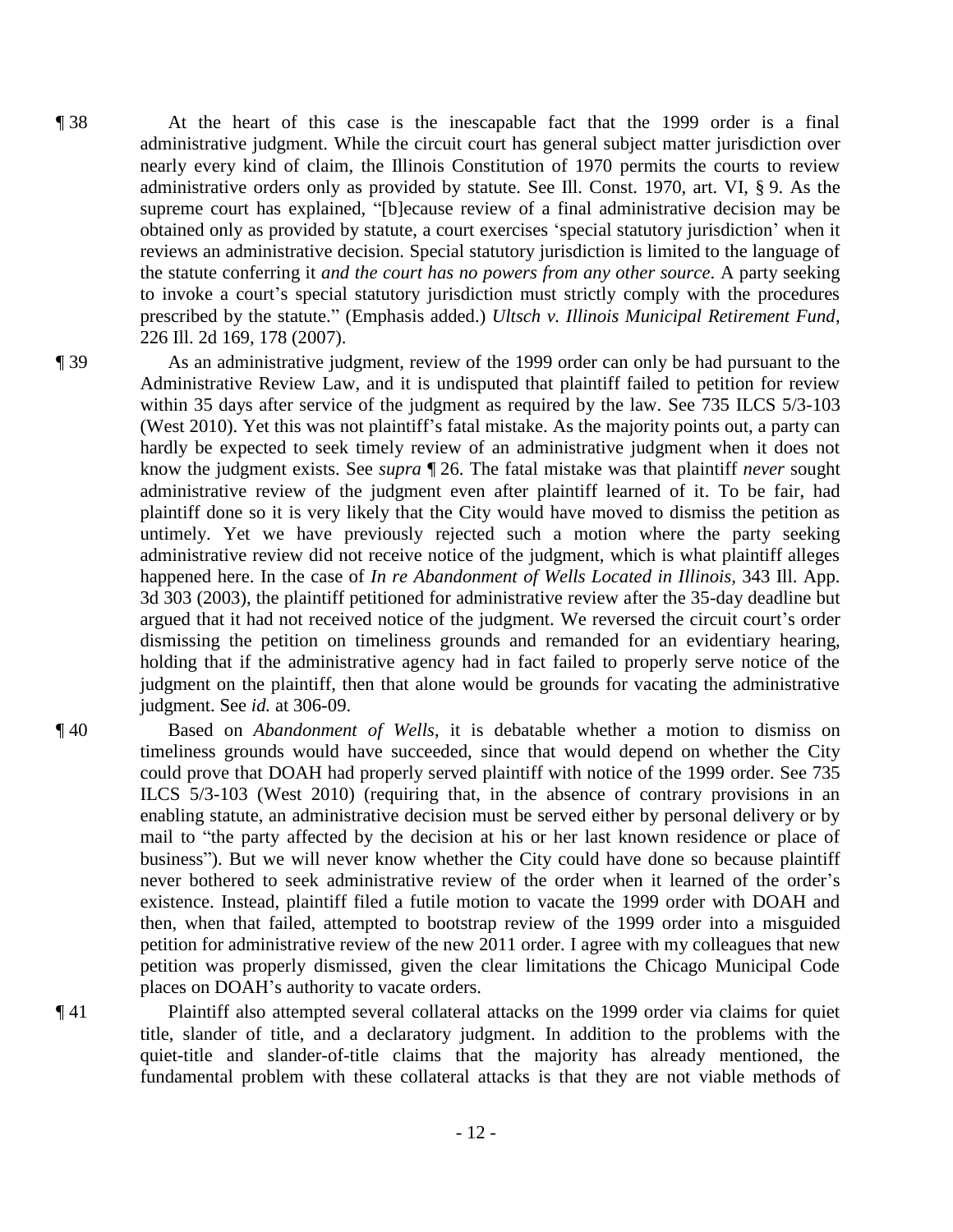seeking review of an administrative judgment. We considered this issue in detail in *Stykel v. City of Freeport*, 318 Ill. App. 3d 839 (2001), and we determined that the express terms of the Administrative Review Law preclude all common-law and equitable collateral challenges to an administrative decision. See *id.* at 845-47. Although the majority believes that there must be some equitable method of reviewing the 1999 order (see *supra* ¶ 28), *Stykel* rejected that very notion and held that declaratory judgments are not an available option for obtaining review of an administrative judgment. See *Stykel*, 318 Ill App. 3d at 847; see also *id.* at 845 ("[W]here the Review Law embraces administrative agencies subject to its terms, it becomes the sole means of securing judicial review of decisions of administrative agencies and eliminates the heretofore conflicting and inadequate common-law and statutory remedies."); 735 ILCS 5/3-102 (West 2010) (stating that in all administrative review cases, "any other statutory, *equitable* or common law mode of review of decisions of administrative agencies heretofore available shall not hereafter be employed" (emphasis added)). In fact, not even section 2-1401 petitions (735 ILCS 5/2-1401 (West 2010)), which are the traditional method of challenging a void or voidable judgment, are an available option in this context. See *Krain v. Department of Professional Regulation*, 295 Ill. App. 3d 577, 580-81 (1998); *Rodriguez v. Du Page County Sheriff's Merit Comm'n*, 328 Ill. App. 3d 899, 905 (2002).

¶ 42 This rule is known as the doctrine of exhaustion of administrative remedies, under which "a party may not seek judicial relief from an administrative action unless the party has exhausted all available administrative remedies." *Arvia v. Madigan*, 209 Ill. 2d 520, 531 (2004). The supreme court explained the purpose and scope of the rule in *Arvia*:

> "Importantly, the exhaustion doctrine extends to administrative review in the circuit court. [Citation.] That is, where the Administrative Review Law is applicable and the circuit court may grant the relief a party seeks within the context of reviewing the agency's decision, a circuit court has no authority to entertain independent causes of action regarding the agency's actions. [Citations.] Any other conclusion would enable a party to litigate separately every alleged error committed by an agency in the course of the administrative proceedings." (Internal quotation marks omitted.) *Id.* at 532.

- ¶ 43 There are some exceptions to this doctrine, but they are extremely limited in number and are strictly construed. See *Castaneda v. Illinois Human Rights Comm'n*, 132 Ill. 2d 304, 309 (1989); see also *Stykel*, 318 Ill. App. 3d at 848-50 (finding that a civil rights claim against an administrative agency is not preempted by the Administrative Review Law). Yet even if an exception might apply in this case, plaintiff has not raised one nor even acknowledged that the doctrine exists, so the issue is forfeit. See Ill. S. Ct. R. 341(h)(7) (eff. Feb. 6, 2013) (points not argued are forfeit); *Vine Street Clinic v. HealthLink, Inc.*, 222 Ill. 2d 276, 300-01 (2006) (issues not raised in the circuit court are forfeit on appeal).
- ¶ 44 In my opinion, the law is clear that plaintiff cannot attempt an end run around the Administrative Review Law by seeking relief from the 1999 order in the form of a declaratory judgment, much less a claim for quiet title or slander of title. Plaintiff's only option was a petition for administrative review of the 1999 order, and plaintiff has not done that. Not even plaintiff's petition for administrative review of the 2011 order can save the issue, given that plaintiff sought only review of DOAH's 2011 order denying the motion to vacate.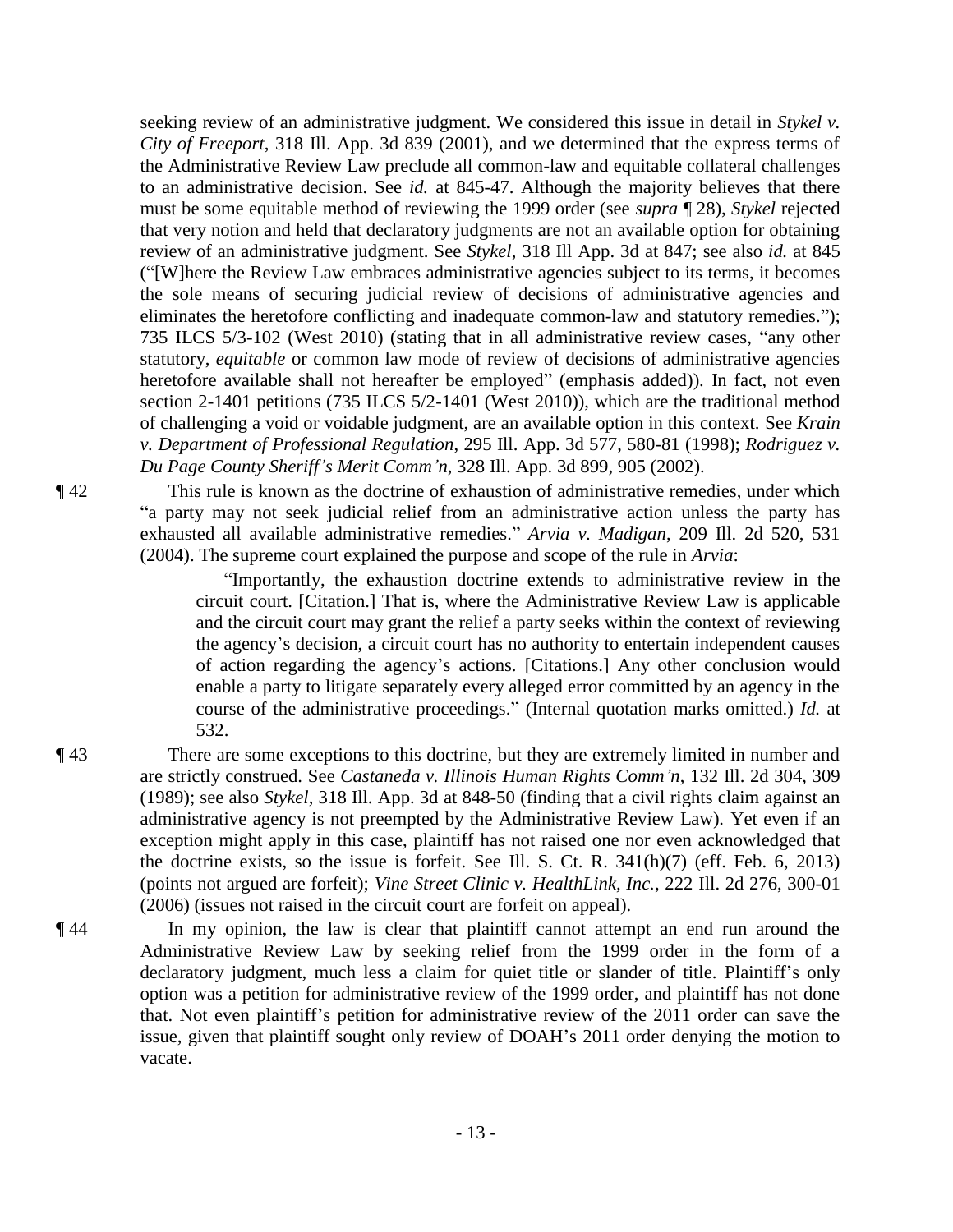- ¶ 45 I agree with my colleagues that the City's actions in this case are troubling and that its system of adjudicating ordinance violations deserves to be reviewed. But this is not the case to do so. Plaintiff's procedural decisions have fatally compromised our ability to review the merits of its claims, and allowing plaintiff to mount a backdoor challenge to the 1999 order in the guise of a declaratory judgment is contrary to our precedent and the express terms of the Administrative Review Law. I would hold that plaintiff's only option for challenging the 1999 order as void was to file a petition for administrative review of that order. Even given the timeliness problem in this case, review would still have been possible if the City was unable to prove that it had properly served plaintiff with notice of the administrative judgment. But because plaintiff could have but did not seek review of the 1999 order as required by the Administrative Review Law, the courts have no power to review the merits of plaintiff's claims under any other mechanism.
- ¶ 46 Aside from my disagreement with the majority on the viability of the declaratory-judgment count, I also cannot join with the majority on three other points. The first point is the majority's holding that "representation of corporations at administrative hearings \*\*\* must be made by a licensed attorney at law." *Supra* ¶ 16. The City, joined by the Illinois Attorney General as *amicus curiae*, argued in its petition for rehearing in this case that this extremely broad holding is inconsistent with our precedent and will have a significant impact on all administrative hearings conducted throughout Illinois.
- ¶ 47 The majority does not say so explicitly, but it has in effect invalidated not only DOAH Rule 5.1 but also every other administrative rule that allows for nonattorneys to appear on behalf of corporations at an administrative hearing. There are several problems with the majority's approach to this issue, in my view. The first, and perhaps the most important, is that this issue was not presented on appeal and in any event is not essential to the ultimate holding in the case. Plaintiff's argument on appeal was not that Keith Johnson's appearance at the 1999 hearing rendered the proceedings invalid because he was not an attorney but, rather, that the proceedings were invalid because Johnson was not authorized to represent plaintiff *at all*. In the affidavit of Brian Farley, which plaintiff filed as part of its motion to vacate the default before DOAH, Farley attests that Johnson "was not an employee of [plaintiff] and was not authorized to represent [plaintiff] in this matter." While plaintiff initially also contended in the circuit court that the proceedings were invalid because Johnson was not an attorney, plaintiff failed to argue that issue on appeal. The facial validity of DOAH's practice of allowing nonattorney representation at its hearings was therefore neither properly briefed nor argued in this court.
- 

¶ 48 The question of whether Johnson's status as a nonattorney invalidates the proceedings is thus a moot point, given not only that plaintiff abandoned that issue on appeal but that we can resolve the issue of whether the proceedings were invalid without examining the unauthorized practice of law issue. If the fact that Johnson was not authorized to represent plaintiff in any capacity renders the proceedings invalid, then it is irrelevant whether his status as a nonattorney would do so as well. We have no authority to issue advisory opinions, which are opinions that "resolve<sup>[]</sup> a question of law which is not presented by the facts of the case." *People ex rel. Partee v. Murphy*, 133 Ill. 2d 402, 408 (1990); see also *Duncan Publishing Co. v. City of Chicago*, 304 Ill. App. 3d 778, 783 (1999) ("Illinois courts are foreclosed from issuing advisory opinions and cannot indulge in rendering opinions simply for the sake of creating precedents to govern future cases."). The supreme court has not only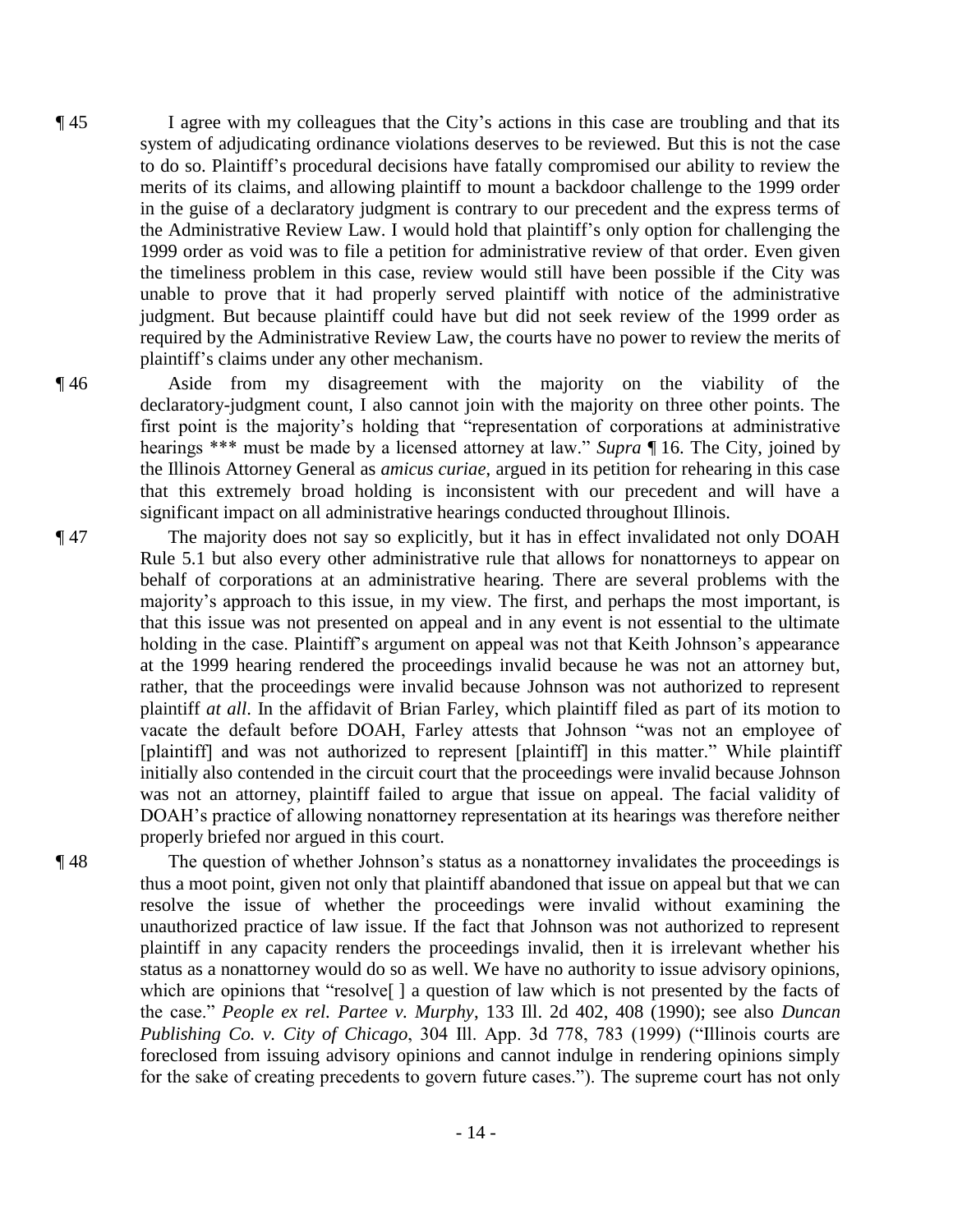cautioned us repeatedly about issuing advisory opinions on issues not essential to the case but more importantly has warned us against invalidating statutes when it is not necessary to do so. See *In re E.H.*, 224 Ill. 2d 172, 178-81 (2006). The admonition applies equally well to invalidating administrative rules, which "have the force and effect of law and, like statutes, are presumed valid." *People v. Selby*, 298 Ill. App. 3d 605, 611 (1998). Yet not only has the majority chosen to invalidate DOAH's rules allowing for nonattorney representation when it was not necessary to do so in order to resolve this case, it has couched its holding in language that appears to invalidate all other similar rules used by other administrative agencies. I cannot join in such a broad and unnecessary holding, and I express no view on the merits of the issue because I do not believe it should be reached in this case.

¶ 49 My second point of disagreement is the method that the majority uses to reach its conclusion that corporations cannot be represented in administrative proceedings by nonattorneys. The majority has chosen to reject our holdings in *Sudzus* and *Grafner*, which upheld administrative rules that allowed nonattorneys to appear on behalf of parties at administrative hearings. See *supra* ¶ 16. I do not express any opinion on whether *Sudzus* and *Grafner* were rightly or wrongly decided or even apply to this case, given that I do not think the issue should even be reached. But having reached the issue, the majority chooses to reject this court's own precedent in favor of an advisory opinion by the ISBA. While there is ample precedent for giving weight to the opinions of an administrative agency on legal questions that fall within its purview (see, *e.g.*, *Provena Convenant Medical Center v. Department of Revenue*, 236 Ill. 2d 368, 387 n.9 (2010)), I am aware of no case that affords similar deference to the advisory opinions of a nongovernmental body such as the ISBA. Indeed, the ISBA, while venerable, is merely a voluntary professional association that has no authority over the regulation of the practice of law in this state. I fail to see how an unreviewable advisory opinion of such a body can have any persuasive effect when this court has issued not one but two opinions on the same subject.

¶ 50 I also disagree with the majority's reliance on *Downtown Disposal*, which the majority contends stands for the proposition that a nonattorney cannot represent a corporation in legal proceedings. See *supra* ¶ 17. *Downtown Disposal* does not, however, speak to the issue of nonattorney representation in administrative proceedings, but instead dealt with that issue in the context of *judicial* proceedings. In *Downtown Disposal*, the supreme court determined that the act of filing a complaint for administrative review in the circuit court constituted the unauthorized practice of law. See *Downtown Disposal Services*, 2012 IL 112040, ¶¶ 12-20. The supreme court did not consider whether a similar action by a nonattorney in administrative proceedings constituted the unauthorized practice of law, and so the case is inapposite here. Even so, the supreme court also noted that the effect of the unauthorized practice of law depends on the facts of each case, holding that there is no *per se* nullity rule. See *id.* ¶ 31. Yet the majority does not take this fact-specific approach here, instead considering the broad legal question of whether nonattorneys in general should ever be allowed to represent corporations in administrative hearings. In my view, even if it were necessary to reach the issue of the effect of nonattorney representation, *Downtown Disposal Services* requires that our analysis be limited to the specific facts of the case itself. *Cf. id.* ¶¶ 32-35 (examining the circumstances of the case and finding that the nonattorney representation did not render the complaint a nullity).